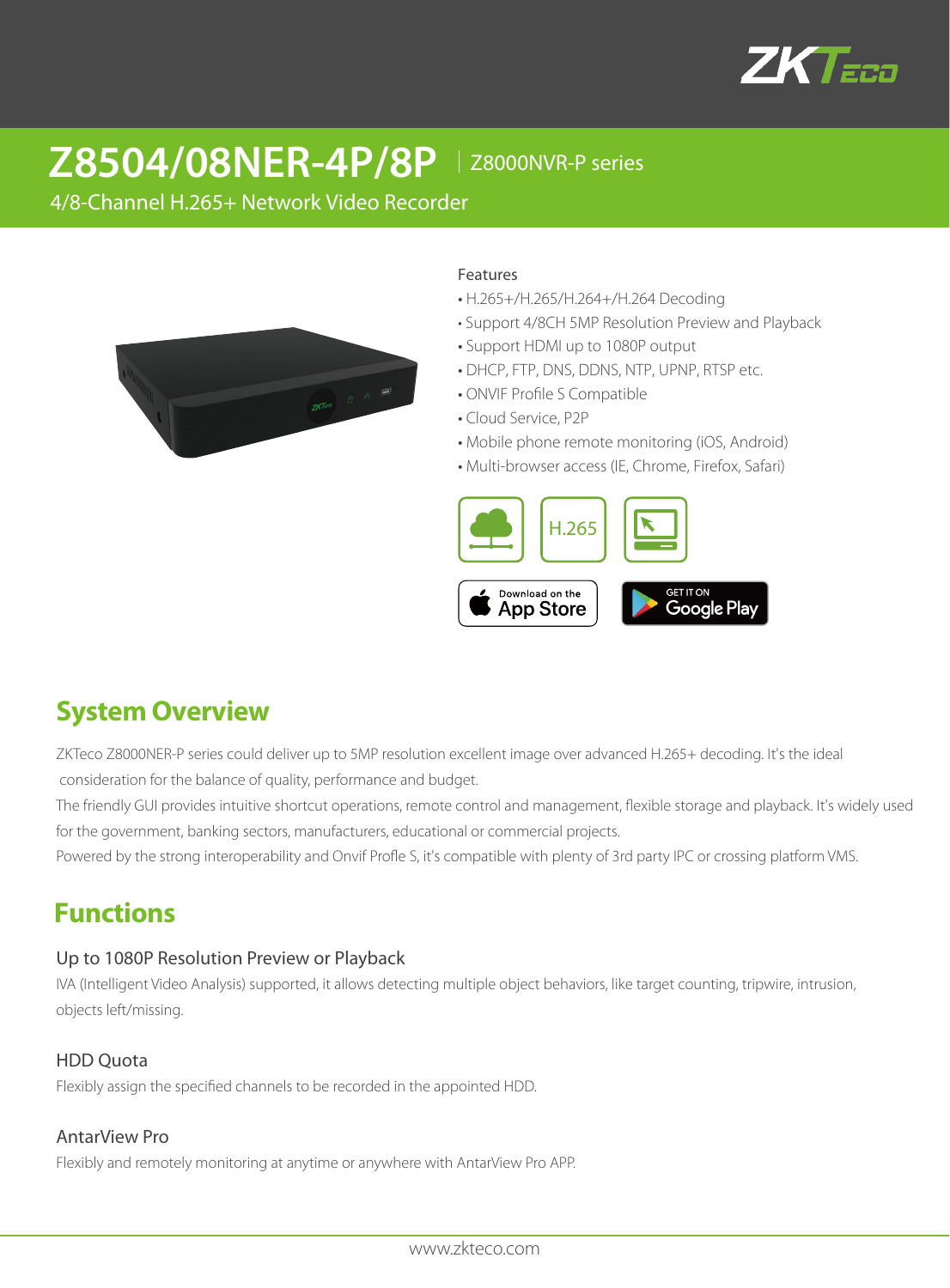## **Technical Parameters**

| Model                      | 78504NFR-4P                                               | 78508NFR-8P  |
|----------------------------|-----------------------------------------------------------|--------------|
| System                     |                                                           |              |
| Processor                  | Multi-core Embedded Processor                             |              |
| Operation System           | Embedded Linux                                            |              |
| <b>IVA Alarm</b>           |                                                           |              |
| <b>Local IVA Functions</b> | Target Counting, Object<br>Detection, Intrusion, Tripwire |              |
| Regular Detection          | Motion Detection/Video<br>Tampering/Video Loss            |              |
| I/O Port and Storage       |                                                           |              |
| Network Interface          | 1 RJ-45 port(10/100Mbps)                                  |              |
| <b>USB</b>                 | 2*USB 2.0                                                 |              |
| <b>HDMI</b>                |                                                           | 1*1080P HDMI |
| VGA                        | $1*VGA$                                                   |              |
| $\lambda$ larmalnnit       |                                                           |              |

| Alarm Input  |                                         | N/A |
|--------------|-----------------------------------------|-----|
| Alarm Output |                                         | N/A |
| <b>HDD</b>   | 1 SATA, up to 8TB capacity for each HDD |     |
| RAID         | N/A                                     |     |
| PoE Ports    | 4                                       | 8   |
|              |                                         |     |

## Playback and Backup

| Playback Channel  | 4                                                                                                                                                                                         |
|-------------------|-------------------------------------------------------------------------------------------------------------------------------------------------------------------------------------------|
| Search Mode       | IVA Search/Time/Motion Detection                                                                                                                                                          |
| Playback Function | Play, Stop, Play forward, Play backward, 30<br>seconds forward, 30 seconds backward, Fast<br>play, Slow play, Single frame play, Hide/Show<br>the time bar, Backup, Snapshot, Full screen |
| Backup Mode       | USB device/Network                                                                                                                                                                        |

### Video/Audio

| Max. IPC Input             | 4                                                             | 8          |
|----------------------------|---------------------------------------------------------------|------------|
| Audio Compression          | G.711a                                                        |            |
| Two-way Talk               | N/A                                                           |            |
| Recording                  |                                                               |            |
| Video Compression          | H.265+/H.265/H.264+/H.264                                     |            |
| Recording Resolution       | 5MP/3MP/1080P/960P/720P                                       |            |
| Incoming Bandwidth         | 40Mbps                                                        |            |
| Bitrate                    | 16K~8Mpbs                                                     |            |
| Record Mode                | Manual/External Alarm/<br>Motion/Scheduled/IVA Alarm          |            |
| <b>Network</b>             |                                                               |            |
| Network Protocol           | TCP/IP, HTTP, DDNS, SMTP(SSL),<br>DHCP, PPPoE, UPnP, NTP, P2P |            |
| Max. Online User           | 5                                                             |            |
| Mobile App                 | AntarView Pro                                                 |            |
| Interoperability           | Onvif Profile S, SDK                                          |            |
| Power                      |                                                               |            |
| Power supply               | DC 48V1.5A                                                    | DC 48V2.5A |
| Consumption                | ≤15W(Without HDD)                                             |            |
| General                    |                                                               |            |
| <b>Working Temperature</b> | $-10^{\circ}$ C ~+55 $^{\circ}$ C                             |            |
| Working Humidity           | $10 - 90%$                                                    |            |
| Dimensions                 | 255mm*210mm*43mm                                              |            |
| Net Weight                 | 2.5KG                                                         |            |
| Gross Weight               | 3KG                                                           |            |